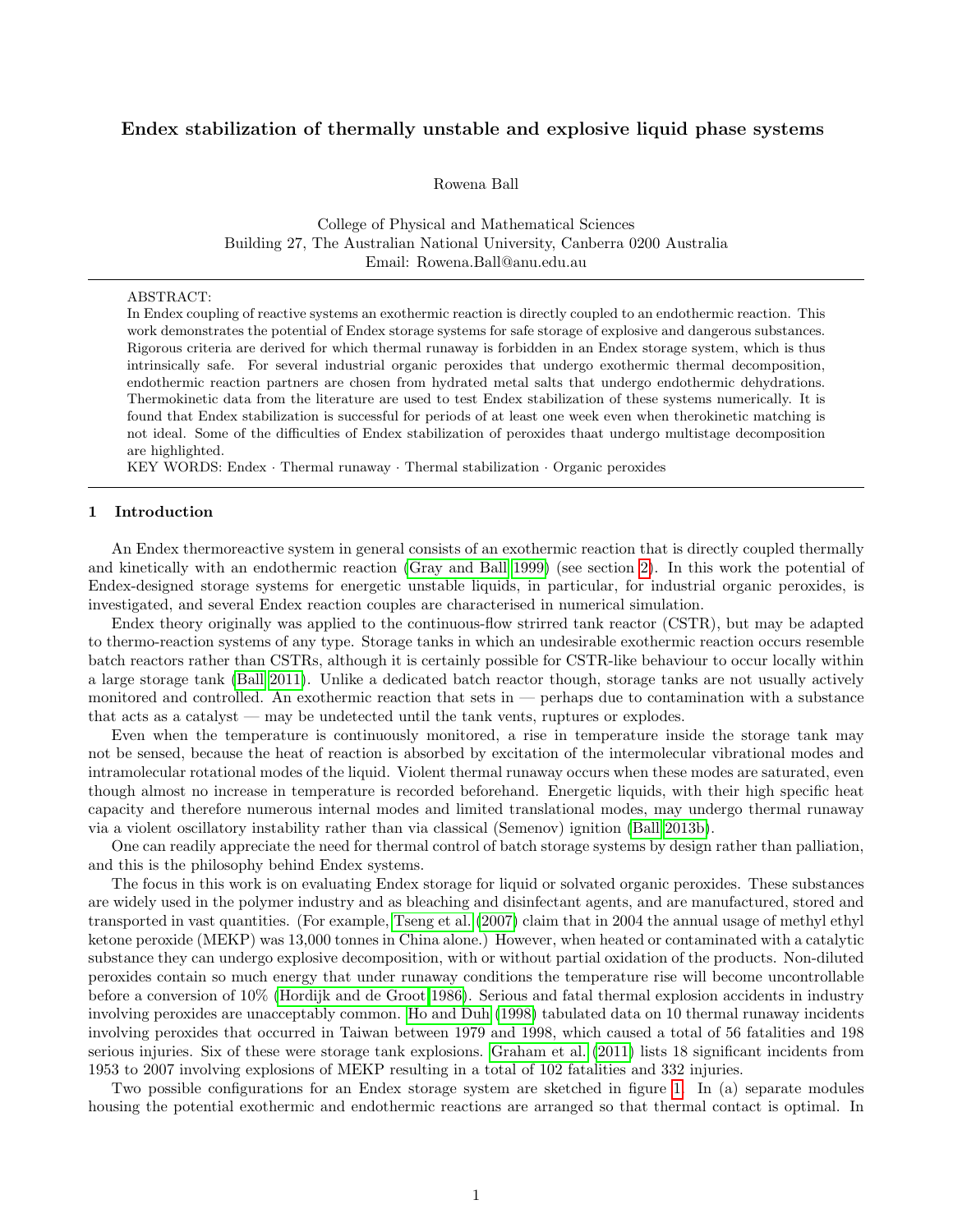<span id="page-1-1"></span>

Figure 1. Two designs for an Endex storage system.

(b) a number of containers housing the potential exothermic reaction are set inside a bath containing a substance that is capable of endothermic reaction. The design (a) is presumably more expensive than (b) but may offer advantages in terms of easy modular scaleability, and it could be a preferred design for transportation of large quantities of thermally hazardous substances. The design (b) may be more suitable for economical on-site storage, where containers may be tapped and re-filled, or removed and replaced, as required.

### <span id="page-1-0"></span>2 Endex theory and batch model

Endex theory and principles were introduced by [Gray and Ball](#page-11-0) [\(1999\)](#page-11-0) and [Ball and Gray](#page-11-6) [\(1999\)](#page-11-6) in the context of building intrinsic thermal stability into chemical reactors housing exothermic reactions, concomitantly recovering the reaction heat directly in the bonds of the endothermic reaction product. An Endex-configured system can be thought of as a reactor that is cooled by endothermic reaction rather than by inert coolant, thus the cooling rate is exponential rather than linear and the reactions 'see' and respond to each other in real time. The effect on the temperature is illustrated qualitatively in figure [2,](#page-2-0) for hypothetical reactions in a continuous-flow stirred tank reactor (CSTR). In the conventionally cooled reactor (a) the heat removal rate is linear with respect to the temperature and in this case the high conversion steady state occurs at 1100 K. In the Endex reactor (b) the heat removal rate has a strong exponential component and the temperature of the high conversion steady state is lower by 23%, all other things being equal. The potential of Endex processes in terms of improved safety can be appreciated, and operating cost savings have been assayed quantitatively for a particular Endex process [\(Ball 2013a\)](#page-11-7).

Here we model the simplest Endex storage system as a well-stirred batch reactor comprising segment 1, housing an exothermic reaction, in good thermal contact with segment 2, housing an endothermic reaction. It is both convenient and instructive to work with dimensionless quantities. Accordingly, the model may be expressed as the following dimensionless dynamical mass and enthalpy conservation equations:

<span id="page-1-4"></span><span id="page-1-2"></span>
$$
\frac{dx_1}{d\tau} = -x_1^n e^{-1/u_1} \tag{1}
$$

$$
\varepsilon_1 \frac{du_1}{d\tau} = x_1^n e^{-1/u_1} - \ell_{ex}(u_1 - u_2) + \ell_d(u_a - u_1)
$$
\n(2)

<span id="page-1-3"></span>
$$
\frac{\mathrm{d}x_2}{\mathrm{d}\tau} = -x_2^m \nu \mathrm{e}^{-\mu/u_2} \tag{3}
$$

$$
\gamma \varepsilon_2 \frac{\mathrm{d}u_2}{\mathrm{d}\tau} = -\gamma \alpha x_2^m \nu \mathrm{e}^{-\mu/u_2} + \ell_{\text{ex}} (u_1 - u_2). \tag{4}
$$

The initial conditions are  $x_1(\tau = 0) = x_2(\tau = 0) = 1$ ,  $u_1(\tau = 0) = u_2(\tau = 0) = u_0$ . Equations [\(1\)](#page-1-2)–[\(4\)](#page-1-3) describe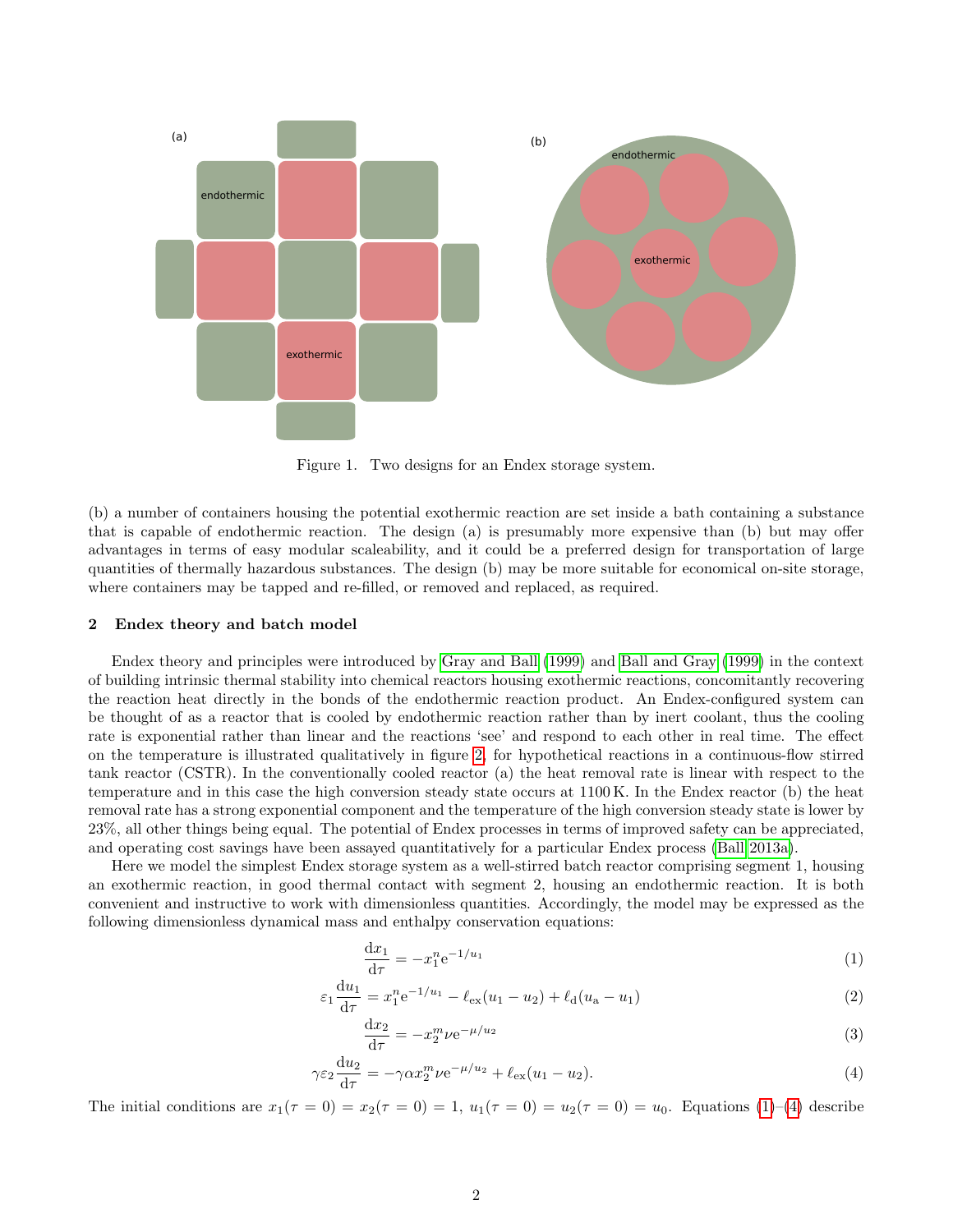<span id="page-2-0"></span>

Figure 2. Linear (a) versus nonlinear (b) cooling of a reactor. Solid lines represent reactive heating rates, dashed lines represent cooling rates.

two well-stirred, thermally coupled segments, each running a single reaction. Notation and symbols are defined in Table [1.](#page-2-1) In the following analysis we will set the reaction orders n and m equal to 1. As we will see, the thermal decomposition of most peroxides is observed to be first order, despite the complexity of the process in terms of elementary reactions. The selected endothermic reaction are also first order empirically.

<span id="page-2-1"></span>

|                  | Symbol Definition (units)                     | Symbol        | Definition (units)                |  |
|------------------|-----------------------------------------------|---------------|-----------------------------------|--|
| $\overline{A}$   | pre-exponential factor $(s^{-1})$             | L             | thermal conductance $(W/K)$       |  |
| $\epsilon$       | concentration of substance $(mol/kg)$         | М             | mass of segment contents $(kg)$   |  |
| $\mathcal C$     | specific heat capacity $(J/(kg K))$           | R             | gas constant                      |  |
| E                | activation energy $(J/mol)$                   | t.            | time(s)                           |  |
| $\Delta H$       | reaction enthalpy $(J/mol, J/g)$              | T             | temperature(K)                    |  |
|                  | Dimensionless groups                          |               |                                   |  |
|                  | $LE_1/(c_{1,0}M_1A_1(-\Delta H_1)R)$          | $\varepsilon$ | $CE_1/(c_{1,0}(-\Delta H_1)R)$    |  |
| $\boldsymbol{x}$ | $c/c_0$                                       | $\mu$         | $E_2/E_1$                         |  |
| $\boldsymbol{u}$ | $RT/E_1$                                      | $\nu$         | $A_2/A_1$                         |  |
| $\alpha$         | $(-\Delta H_2)c_{2,0}/((-\Delta H_1)c_{1,0})$ | $\tau$        | $tA_1$                            |  |
|                  | $M_2/M_1$                                     |               |                                   |  |
| Subscripts       |                                               |               |                                   |  |
| $\Omega$         | initial value                                 | a             | of the ambient temperature        |  |
|                  | of the exothermic reaction                    | d             | of heat loss to the environment   |  |
| $\overline{2}$   | of the endothermic reaction                   | ex            | of heat exchange between segments |  |

### 3 Endex storage — results

### 3.1 Some useful bounds

For an effective storage system, we are interested in defining conditions for which the thermal stability of this system is guaranteed. To obtain some bounds on the thermal behaviour we first apply the ideal Endex approximations,

- <span id="page-2-2"></span>(i) adiabaticity, or the limit  $\ell_d \to 0$ , and
- <span id="page-2-4"></span>(ii) perfect thermal coupling between the segments, or  $\delta \equiv 1/\ell_{\mathrm{ex}} \to 0,$

to the system defined by Eqs  $(1)-(4)$  $(1)-(4)$  $(1)-(4)$ . Condition [\(i\)](#page-2-2) renders the system integrable: summing Eqs  $(1)-(4)$  with  $\ell_d = 0, m = n = 1$  gives  $d/d\tau [x_1 + \varepsilon_1 u_1 - \gamma \alpha x_2 + \gamma \varepsilon_2 u_2] = 0$ , from which

<span id="page-2-3"></span>
$$
[x_1 + \varepsilon_1 u_1 - \gamma \alpha x_2 + \gamma \varepsilon_2 u_2] = [1 + \varepsilon_1 u_0 - \gamma \alpha + \gamma \varepsilon_2 u_0]. \tag{5}
$$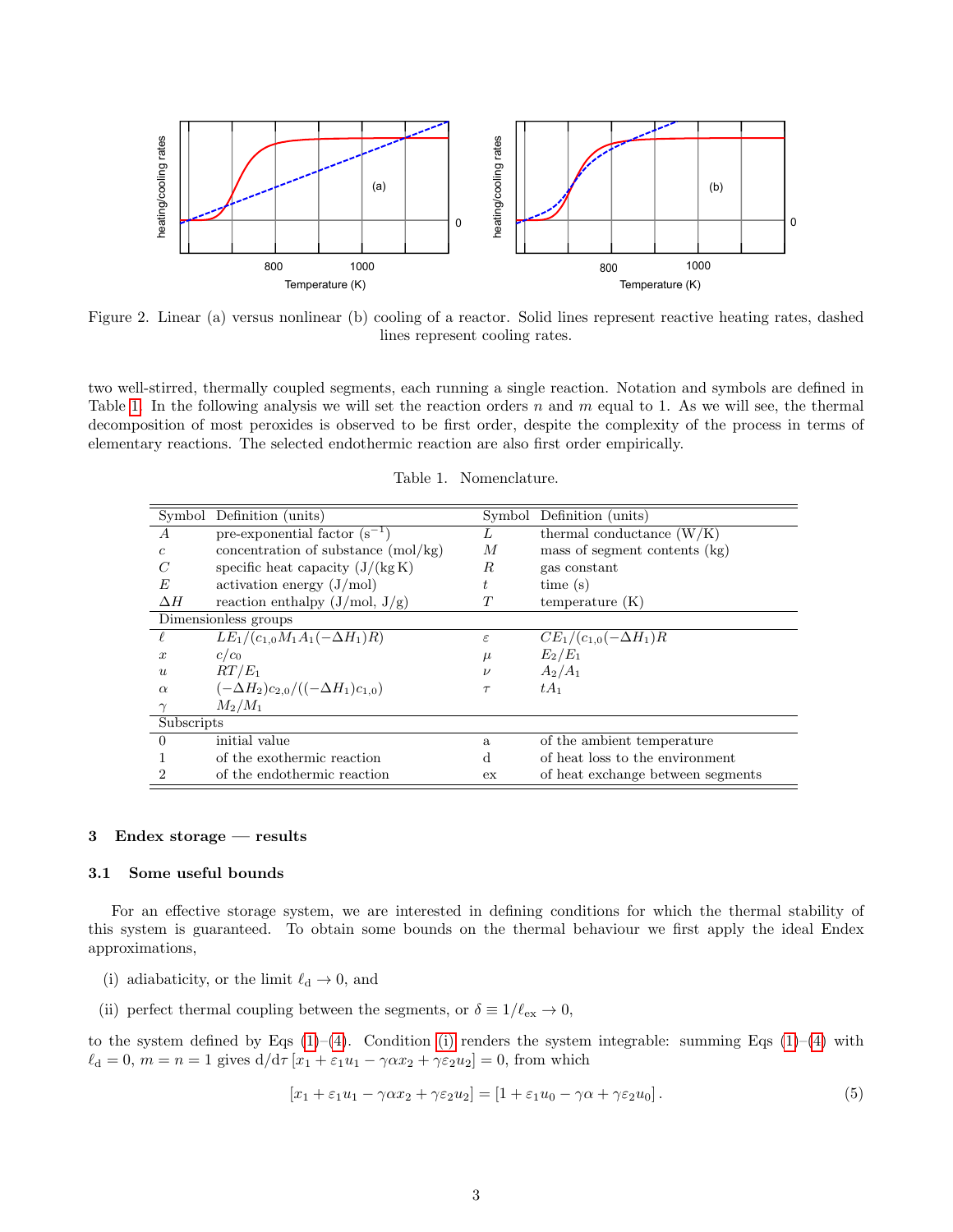Multiplying Eq. [\(4\)](#page-1-3) through by  $\delta$  and taking the limit  $\delta \to 0$  gives  $u_1 = u_2 \equiv u$ . We shall use Eq. [\(5\)](#page-2-3) to define  $x_2$ in terms of  $x_1$  and  $u$ , and work with the resulting reduced dynamical system,

<span id="page-3-1"></span><span id="page-3-0"></span>
$$
\frac{\mathrm{d}x_1}{\mathrm{d}\tau} = -x_1 e^{-1/u} \tag{1}
$$

$$
(\varepsilon_1 + \gamma \varepsilon_2) \frac{\mathrm{d}u}{\mathrm{d}\tau} = x_1 e^{-1/u} - \gamma \alpha x_2 \nu e^{-\mu/u} \tag{6}
$$

$$
\gamma \alpha x_2 = \gamma \alpha - 1 + x_1 - (\varepsilon_1 + \gamma \varepsilon_2)(u_0 - u). \tag{7}
$$

Let us define the *perfect matching* case as the hypothetical system for which  $\alpha \gamma = \nu = \mu = 1$ . In this case the system has the exact solution,  $u = u_0, x_1 = x_2 = \exp(-tz)$ , where  $z = \exp(1/u_0)$ . This perfect matching solution is not interesting in itself, since it applies to an Endex reaction couple that may not exist. Its importance is that it defines the upper bound of the dynamical temperature  $u(\tau)$  for a wide range of thermokinetically mismatched, real reactions, as shown by the following analysis.

In general, for non-perfect matching reaction couples we can write  $u = u_0 + \theta$ , where  $\theta$  is now the dependent variable, and Eqs  $(1)$ ,  $(6)$  and  $(7)$  become

$$
\frac{dx_1}{d\tau} = -x_1 e^{-1/(u_0 + \theta)}
$$

$$
(\varepsilon_1 + \gamma \varepsilon_2) \frac{d\theta}{d\tau} = x_1 e^{-1/(u_0 + \theta)} - \gamma \alpha x_2 \nu e^{-\mu/(u_0 + \theta)}
$$

$$
\gamma \alpha x_2 = \gamma \alpha - 1 + x_1 + (\varepsilon_1 + \gamma \varepsilon_2) \theta
$$

We can see by inspection that where  $\gamma \alpha > 1$  (thermal mismatching favours the endothermic effect) then  $x_2 > x_1$ . If also  $\nu > 1, \mu < 1$  (kinetic mismatching favours the endothermic reaction) then  $d\theta/d\tau < 0$  for all time. This important result may be expressed as follows:

<span id="page-3-2"></span>
$$
u(\tau) \le u_0 \quad \forall \quad \gamma \alpha \ge 1, \nu \ge 1, \mu \le 1. \tag{8}
$$

The ineqality relations [\(8\)](#page-3-2) state that there is a defined, broad range of thermokinetic parameter values over which the ideal Endex batch system remains free of thermal excursions for all time. A similar result was obtained rigorously for an Endex CSTR system by [Gray and Ball](#page-11-0) [\(1999\)](#page-11-0), using a comparison theorem on differential inequalities.

Returning to the ideal Endex system modelled by Eqs [\(1\)](#page-1-2), [\(6\)](#page-3-0) and [\(7\)](#page-3-1), we may also make use of the maximum adiabatic temperature  $u_{\text{max}}$  of the system. Two more useful bounds may be distinguished:

1. Gross kinetic mismatching: For  $\nu$  and/ or  $\mu \gg 1$  the exothermic conversion is largely complete before the endothermic reaction has begun. Thus for  $x_2 \approx 1, x_1 \approx 0$  we obtain

<span id="page-3-3"></span>
$$
u_{\max}(\text{mis}) = u_0 + \frac{1}{\varepsilon_1 + \gamma \varepsilon_2}.\tag{9}
$$

For  $\nu$  and/ or  $\mu \ll 1$  the reverse situation may occur: the endothermic conversion is largely complete before the exothermic reaction has begun. Initially the temperature falls to a minimum at  $x_1 \approx 1, x_2 \approx 0$ :

$$
u_{\min}(\text{mis}) = u_0 - \frac{\gamma \alpha}{\varepsilon_1 + \gamma \varepsilon_2}.
$$

However, with no endothermic reactant present after this, the temperature would climb to  $u_{\text{max}}(\text{mis})$ , Eq. [\(9\)](#page-3-3), as the exothermic reaction takes over.

2. Kinetic matching, where  $\nu = \mu = 1$ : In this case enthalpy balance is freed from explicit dependence on the conversion:

$$
(\varepsilon_1 + \gamma \varepsilon_2) \frac{du}{d\tau} = e^{-1/u} [1 - \gamma \alpha - (\varepsilon_1 + \gamma \varepsilon_2)(u - u_0)].
$$

The non-trivial temperature extremum is

<span id="page-3-4"></span>
$$
u_{\text{max}}(\text{mat}) = u_0 + \frac{1 - \gamma \alpha}{\varepsilon_1 + \gamma \varepsilon_2}.\tag{10}
$$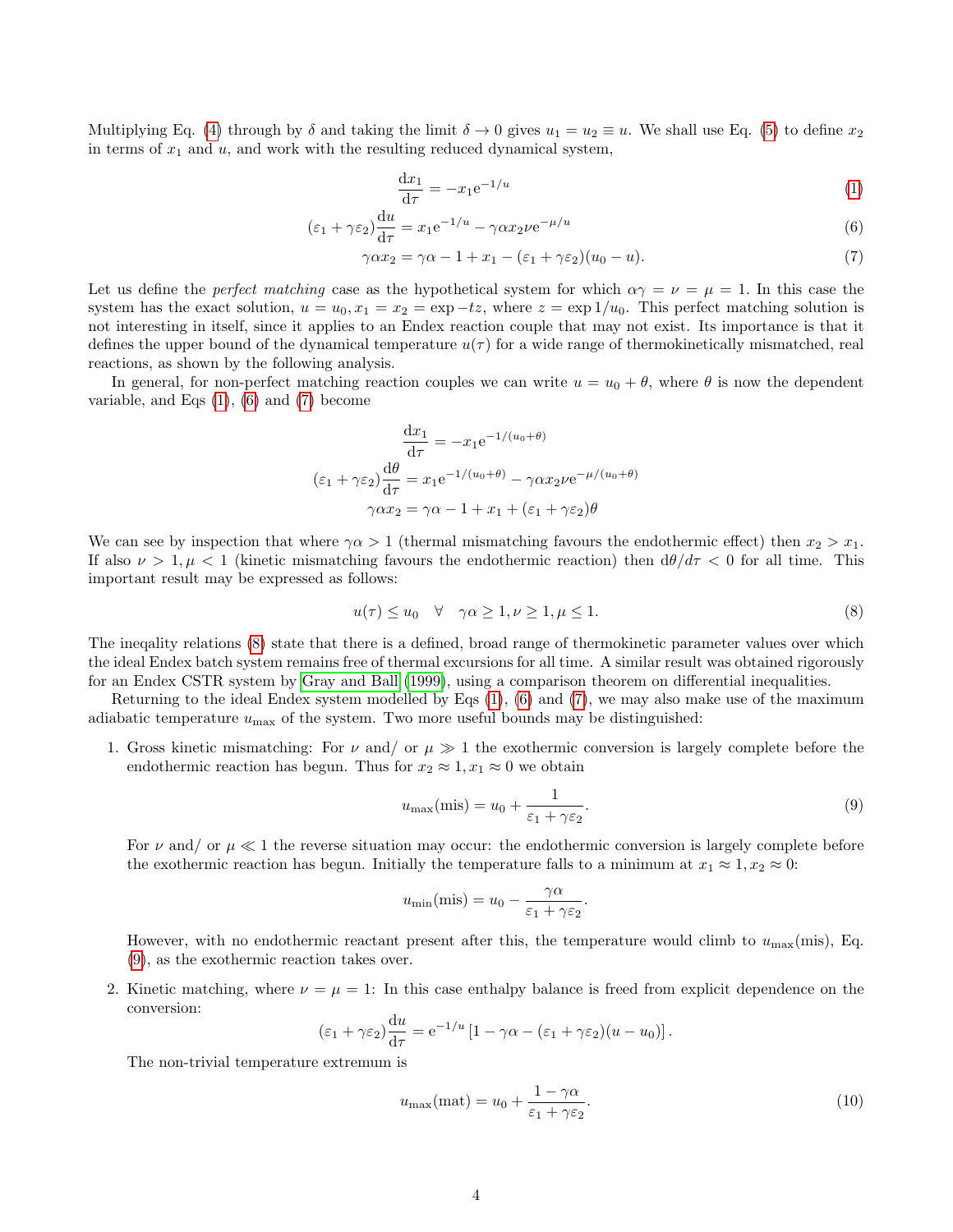Thus, for  $\nu = \mu = 1$  and  $\gamma \alpha \geq 1$  we have  $u(\tau) \leq u_0$ . The dimensionless group  $\gamma \alpha$  represents the absolute enthalpy effect. In this case the enthalpy effect of the endothermic reaction is greater than that of the exothermic reaction. For  $\nu = \mu = 1$  and  $\gamma \alpha < 1$  we have  $u(\tau) < u_{\text{max}}(\text{mat})$ , Eq. [\(10\)](#page-3-4), and the enthalpy effect of the exothermic reaction dominates. With respect to the design of safe Endex storage systems this result means that, provided the reactions are kinetically well-matched, the system will evolve towards the known temperature maximum.

More generally, for a moderate degree of kinetic mismatching, the temperature would evolve to a maximum that is between  $u_{\text{max}}(\text{mat})$ , given by Eq. [\(10\)](#page-3-4), and  $u_{\text{max}}(\text{mis})$ , given by Eq. [\(9\)](#page-3-3).

To what extent can the inequalities [\(8\)](#page-3-2) and the ideal Endex conditions [\(i\)](#page-2-2) and [\(ii\)](#page-2-4) be realized in practice, in a storage tank situation? The thermal effect group  $\gamma \alpha$  can be controlled by system design, by setting the compartment volume ratio, judicious selection of Endex reaction pairs and selecting the initial concentrations of the reactants. (See definitions of the dimensionless groups in Table [1.](#page-2-1)) The kinetic parameters  $\nu$  and  $\mu$  are fixed by selection of the reaction pair, and by experimentation may be manipulated by use of catalysts and inhibitors. The adiabatic condition  $\ell_d \to 0$  is easily approximated by using sufficient thermal lagging. In some cases it may be possible to mix the endothermic and exothermic reactants in the same container, but where there is a physical partition the ideal condition  $\delta = 0$  cannot be achieved, since that would require infinite heat transfer area. Although very good thermal conductance between the segments is technically achievable, it would be helpful to gain some insights into the system behaviour for finite thermal conductance.

Let us use Eq. [\(5\)](#page-2-3) to define  $u_2$  in terms of  $u_1, x_1$  and  $x_2$ . Our system is then

$$
\frac{dx_1}{d\tau} = -x_1 e^{-1/u_1} \tag{1}
$$

$$
\frac{\mathrm{d}x_2}{\mathrm{d}\tau} = -x_2 \nu \mathrm{e}^{-\mu/u_2} \tag{3}
$$

$$
\varepsilon_1 \frac{du_1}{d\tau} = x_1 e^{-1/u_1} - \ell_{ex}(u_1 - u_2)
$$
\n(11)

$$
\gamma \varepsilon_2 u_2 = 1 - x_1 - \gamma \alpha (1 - x_2) + (\varepsilon_1 + \gamma \varepsilon_2) u_0 - \varepsilon_1 u_1. \tag{12}
$$

For highly exothermic reactions (such as thermal decomposition of most organic peroxides) we define the 'fast' timescale  $\tau' \equiv \tau/\varepsilon_1$  and recast the system in terms of this new dependent variable:

<span id="page-4-2"></span><span id="page-4-1"></span>
$$
\frac{dx_1}{d\tau'} = -\varepsilon_1 x_1 e^{-1/u_1}
$$

$$
\frac{dx_2}{d\tau'} = -\varepsilon_1 x_2 \nu e^{-\mu/u_2}
$$

$$
\frac{du_1}{d\tau'} = x_1 e^{-1/u_1} - \ell_{ex}(u_1 - u_2)
$$

For  $\varepsilon_1 \to 0$  we have  $x_1 \approx x_2 \approx 1$  and  $u_2 \approx u_0$ . Physically this simply means that on the 'fast' timescale the exotheric segment can heat up before the endothermic segment has time to respond. On this 'fast' timescale, then, the temperature evolves approximately as

<span id="page-4-0"></span>
$$
\frac{du_1}{d\tau'} = e^{-1/u_1} - \ell_{ex}(u_1 - u_0)
$$
\n(13)

Equation [\(13\)](#page-4-0) is identical to the temperature equation of classical thermal explosion (Semenov) theory. It tells us that in this regime the thermal stability is determined by the slope of the linear heat loss rate, i.e., by  $\ell_{ex}$ . This balancing act, between the nonlinear heat generation rate  $r<sub>h</sub> \equiv \exp(-1/u_1)$  and the linear cooling rate  $r_c \equiv \ell_{ex}(u_1 - u_0)$ , is shown graphically in Fig. [3.](#page-5-0) Critical tangency conditions are solutions of

$$
G \equiv e^{-1/u_1} - \ell_{ex}(u_1 - u_0) = 0
$$
,  $G_u \equiv \frac{\partial}{\partial u_1} G = 0$ ,

which evaluate to two points,

$$
u_1 = \frac{1}{2} \left( 1 \pm \sqrt{1 - 4u_0} \right), \quad \ell_{\text{ex}} = \frac{4 \exp \left( \frac{2}{1 \pm \sqrt{1 - 4u_0}} \right)}{\left( 1 \pm \sqrt{1 - 4u_0} \right)^2}
$$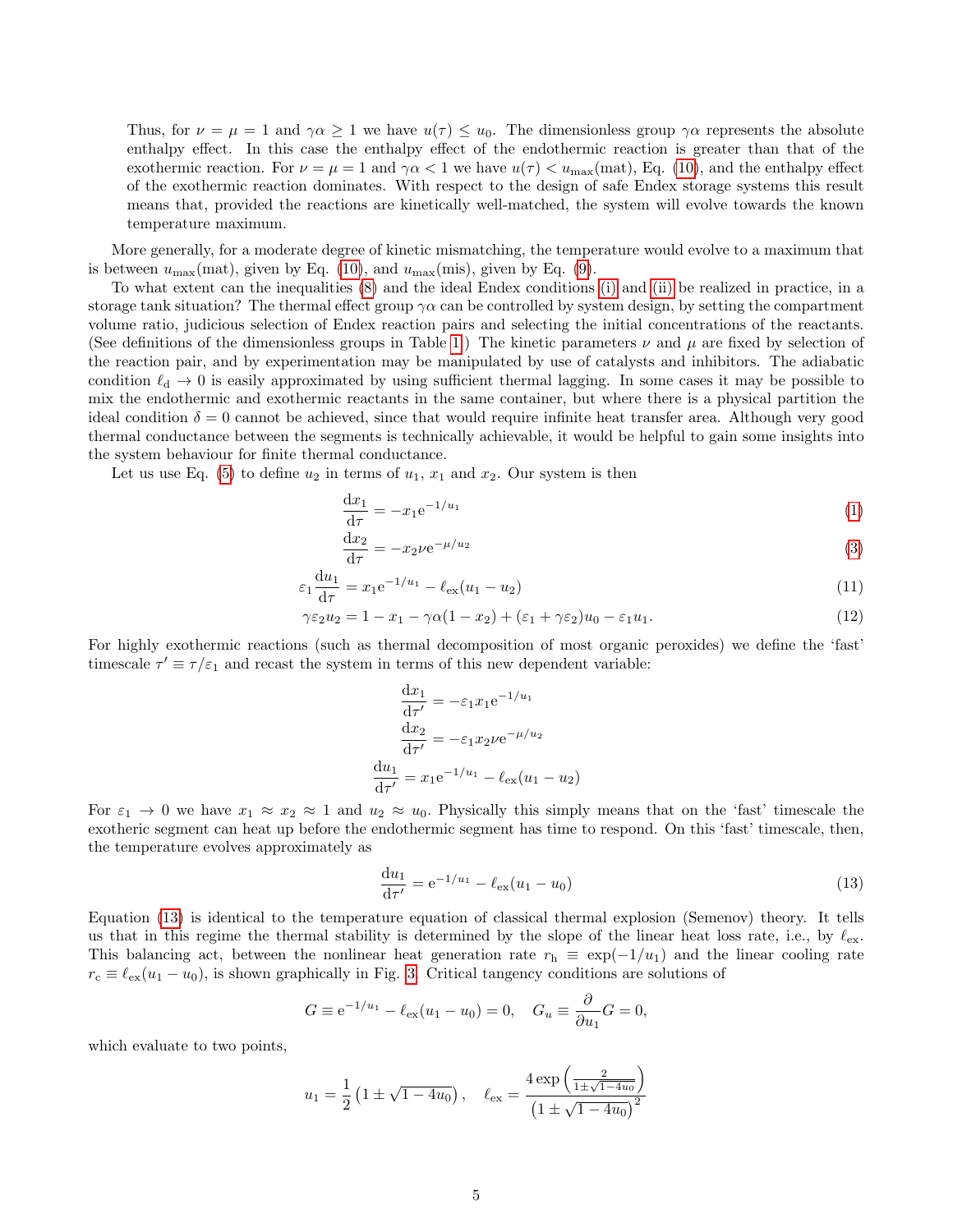<span id="page-5-0"></span>

Figure 3. The nonlinear heat generation rate  $r<sub>h</sub>$  (solid line) and the linear cooling rate  $r<sub>c</sub>$  (dashed line) from Eq. [\(13\)](#page-4-0) are plotted against  $u_1$ . In this example the slope of  $r_c$ ,  $l_{ex}$ , is equal to the critical upper tangency value.

The Semenov approximation applies for  $u_0 \leq 1/4$ , and we are interested in the upper critical value of  $\ell_{ex}$ . Within the Semenov approximation, then, we can say that thermal stability is assured for

<span id="page-5-1"></span>
$$
\ell_{\rm ex} > \frac{4 \exp\left(\frac{2}{1+\sqrt{1-4u_0}}\right)}{\left(1+\sqrt{1-4u_0}\right)^2}.\tag{14}
$$

As a numerical example, fixing  $T_0 = 293 \text{ K}$  and a typical  $E_1 = 120 \text{ kJ/mol}$  gives  $u_0 = 0.020$ , and from Eq. [\(14\)](#page-5-1) the upper critical value of  $\ell_{\rm ex} = 0.375$ .

Returning to 'normal' time  $\tau$  in Eqs [\(1\)](#page-1-2), [\(3\)](#page-1-4) and [\(11\)](#page-4-1), for  $\varepsilon_1 \to 0$  we have

$$
0 \approx x_1 e^{-1/u_1} - \ell_{\text{ex}}(u_1 - u_2),
$$

and the reactive heat release rate  $r_{\text{hr}} \equiv x_1 e^{-1/u_1}$   $<$  the 'fast' time heat release rate  $r_{\text{h}}$  because  $x_1$   $<$  1. Consequently the inequality condition [\(14\)](#page-5-1) also assures the stability of the system when reactant is consumed.

We can simplify the condition [\(14\)](#page-5-1) further. Taking a power series expansion of the right hand side of the inequality [\(14\)](#page-5-1) in  $u_0$  around  $u_0 = 0$  we find

$$
\ell_{\text{ex}} > \frac{1}{e} + \frac{u_0}{e} + \frac{3u_0^2}{2e} + \frac{17u_0^3}{6e} + \dots
$$

For  $u_0 \leq 0.05$  this may be truncated safely to the first two terms, which gives the following simple rule of thumb for thermal stability of the system described by Eqs  $(1)$ ,  $(3)$ ,  $(11)$  and  $(12)$ 

<span id="page-5-2"></span>
$$
\ell_{\rm ex} > e^{-1}(1+u_0). \tag{15}
$$

The conditions [\(8\)](#page-3-2) are based on an idealization, condition [\(14\)](#page-5-1) is based on an idealization and an approximation, and condition [\(15\)](#page-5-2) is an approximation based on an idealization and an approximation. Nevertheless, they are useful because the approximations used are often valid for the highly energetic reactive liquids we are considering, and the idealisations can be approached by design.

### 3.2 Choice of endothermic reactants

Criteria for selection of an endothermic reactant for an Endex storage system are quite different from those one would use for an Endex reactor. For the latter, the endothermic reaction product is a saleable commodity; for the former it is not. Therefore, the endothermic substance must be cheap. It should be stable at the storage temperature for the duration of storage, which might be days to months, and its reaction products should be non-toxic.

Hydrates of low-cost metal salts would seem to have the qualities needed. Hydrated minerals salts, particularly sulfates, are abundant and widespread in the lithosphere of the earth. In the temperature range of interest (∼290– 400 K) the only reaction product (in most cases) is water vapor, since the anyhdrous salt decomposes at much higher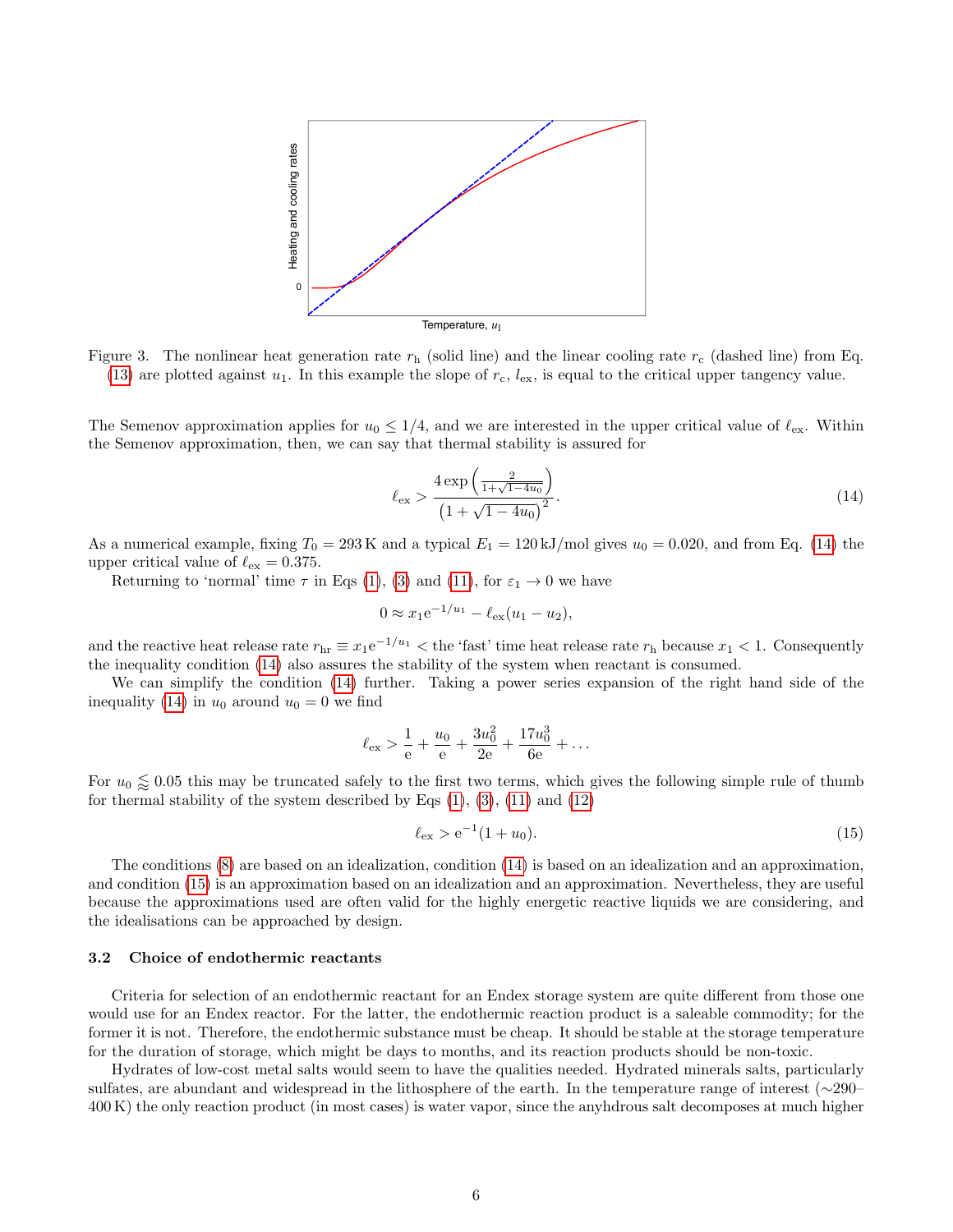temperatures. Therefore an important safety consideration is that pressure-venting of the endothermic segment must be *provided*, since hot steam may be produced.

A collection of thermokinetic and thermochemical data from the literature for metal salt dehydration reactions is given in Table [A1.](#page-9-0) Polyhydrous salts typically dehydrate in stages as the temperature rises, the last water molecule often being released at a significantly higher temperature than those of the penultimate dehydration. In this respect such mineral salt hydrates may be particularly suited to pair with organic peroxides, many of which also undergo staged thermal decompositions.

This brings us to an important concern when pairing endothermic and exothermic reations in an Endex system: an endothermic reaction should be chosen that suppresses the lowest temperature exothermic reaction of a substance that undergoes sequential thermal decompositions. Many thermogenic substances can undergo a low activation energy, exothermic reaction which heats the system to the point where the main high activation energy, explosive reaction kicks in. However it is the low activation energy reaction that is actually responsible for the explosive thermal decomposition. [Gray and Macaskill](#page-11-8) [\(2004\)](#page-11-8) pointed out this fact with respect to the explosive thermal decomposition of calcium hypochlorite, and also that the low activation energy reaction in such two-stage decompositions is often not detected in DSC runs to determine activation energy.

### 3.3 Best-matching Endex pairs

Literature data for the decomposition of industrial peroxides are collected in Table [A2.](#page-10-0) A number of potential 'best matched' Endex couples were selected from Tables [A1](#page-9-0) and [A2,](#page-10-0) and listed in Table [2](#page-6-0) with numerical values of the dimensionless parameters  $\nu, \mu, \alpha, \varepsilon_1, \varepsilon_2$  and  $\ell_{\text{ex}}$ . The values of  $\gamma_{\text{min}}$  listed are the minimum values of  $\gamma$  required for the product  $\gamma \alpha$  to equal 1.  $\gamma$  is an adjustable parameter by design.

<span id="page-6-0"></span>

| (Table A2)<br># | Table<br>$^{\#}$ | $\nu$ | $\mu$ | $\alpha$        | $\gamma_{\rm min}$ | $\varepsilon_1$ | $\varepsilon_2$ | $\ell_{\rm ex}$ |
|-----------------|------------------|-------|-------|-----------------|--------------------|-----------------|-----------------|-----------------|
|                 | $ A1\rangle$     |       |       |                 |                    |                 |                 |                 |
| 1.1c            | 2.3              | 1.10  | 0.809 | 4.05            | 0.247              | 83.3            | 63.5            | 0.375           |
| 1.2c            | 2.11             | 3.3   | 1.01  | 0.974           | 1.03               | 47.8            | 36.4            | 0.376           |
| 1.4c            | 2.5              | 3.03  | 1.01  | 3.29            | 0.30               | 117.7           | 89.7            | 0.374           |
| 1.5d            | 2.9              | 0.63  | 0.955 | 0.59            | 1.70               | 28.0            | 21.3            | 0.374           |
| $1.6\,$         | 2.7              | 124   | 1.01  | 0.72            | 1.38               | 25.5            | 19.4            | 0.375           |
| $1.7b$ stage I  | $2.10$ stage I   | 0.37  | 0.91  | 1.07            | 0.93               | 551.9           | 420.5           | 0.386           |
| $1.7b$ stage II | 2.11             | 0.07  | 1.00  | $0.642^{\rm a}$ | 0.93               | 551.9           | 420.5           | 0.386           |
| 1.7b stage III  | 2.2              | 1.33  | 0.95  | $0.778^{\rm a}$ | 0.93               | 551.9           | 420.5           | 0.386           |

Table 2. 'Best-matching' Endex rection couples selected from Tables [A1](#page-9-0) and [A2.](#page-10-0)

 $\sqrt[3]{\Delta H_2/\Delta H_1}.$ 

In some cases, widely different kinetic parameters are reported by different groups for the same substance. No doubt this is largely due to experiment-specific factors, because I have every confidence in the accuracy of the raw experimental measurements. However, in most cases the kinetic parameters were determined by processing the data from DSC scans, apparently without checking that the assumption of a spatially uniform sample temperature is valid. If this assumption is not valid the activation energy can be over-estimated. A discussion of this problem and conditions for validity are given in [Gray and Macaskill](#page-11-8) [\(2004\)](#page-11-8). In a real Endex storage system an overestimate of the activation energy of the exothermic reaction could lead to failure of purpose, because an endothermic reaction could be chosen to match the ficticious high activation energy of the exothermic reaction and the reactions may not 'see' each other.

The specific heat of an unspecified mixed solid metal salt hydrate was determined to be  $1524 \text{ J/(kg K)}$  by Cǎilean [et al.](#page-11-9)  $(2011)$ , and this is the value used for  $C_2$  in the computations. The specific heat of a typical organic peroxide of 2000 J/(kg K) [\(Kotoyori 1995\)](#page-11-10) was the value used for  $C_1$  in the computations. For the values of  $\ell_{ex}$  we apply the rule of thumb, Eq. [15](#page-5-2) with  $T_0 = 293$  K.

The performances of the first five Endex pairs in Table [2](#page-6-0) are discussed in turn as follows, with reference to the integrated time traces over a one week period in shown Fig. [4:](#page-7-0)

• # 1.1c and # 2.3: For this pair the inequality relations [\(8\)](#page-3-2) are satisfied so, provided  $\ell_{\rm ex}$  is sufficiently large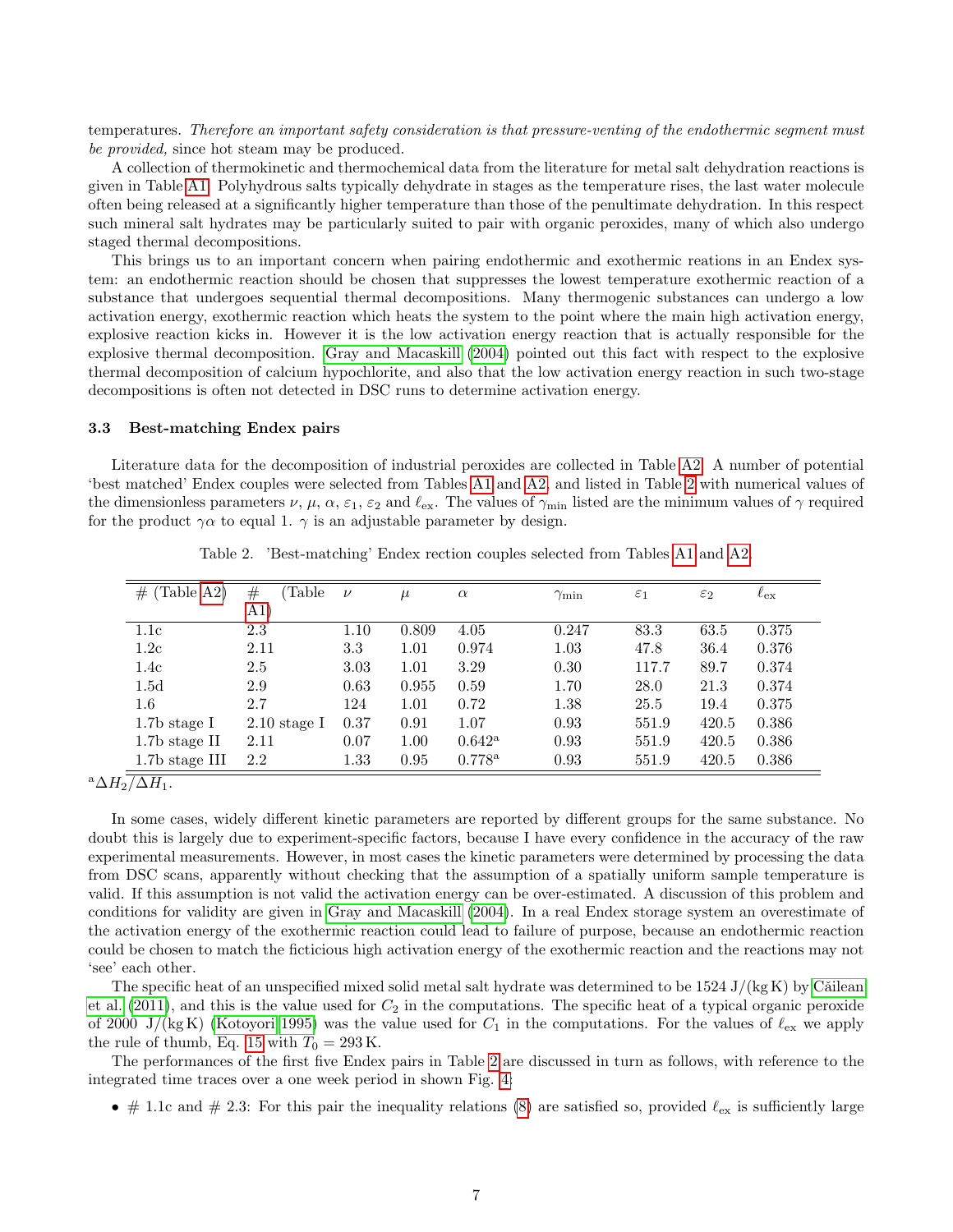<span id="page-7-0"></span>

Figure 4. Numerical solutions of Eqs [\(1\)](#page-1-2)–[\(4\)](#page-1-3) (with  $\ell_d \to 0$ ,  $n = m = 1$ ) for Endex pairs (a) 1.1c and 2.3, (b) 1.2c and 2.11, (c) 1.4c and 2.5, (d) 1.5d and 2.9, (e) 1.6 and 2.7.

we should expect  $T < T_0$  for all time. This is borne out time trace in Fig. [4\(](#page-7-0)a), where the temperature decreases by a detectable 1.4 K over 24 hours. It is noted that a monitored decrease in temperature could be a warning signal that would allow remedial actions to be carried out safely and in a timely and methodical manner, without the need to 'push the panic button'.

- # 1.2c and # 2.11: The condition  $\mu \leq 1$  in the inequality relations [\(8\)](#page-3-2) is marginally violated and stability of this system cannot be guaranteed globally. However the system remains stable, as can be seen in Fig. [4\(](#page-7-0)b), apparently due to the high value of  $\nu$ . The slight fall in temperature would not be detectable experimentally.
- $\bullet$  # 1.4c and # 2.5: Here again we have an almost ideal matching Endex pair, Fig. [4\(](#page-7-0)c). Note, from Table [A1,](#page-9-0) that th endothermic dehydration produces HCl gas as well as steam. This could be usefully exploited in monitoring the storage system: since low levels of water vapor produced by reaction may be indistinguishable from ambient humidity, the detection of HCl could be used to activate early warning and intervention systems.
- # 1.5d and # 2.9: The condition  $\nu > 1$  in the inequality relations [\(8\)](#page-3-2) fails so we cannot guarantee the global stability of this system, Fig. [4\(](#page-7-0)d). Compliance with condition  $\mu < 1$  causes the temperature to fall by 0.1 K over one week, but over much longer periods of storage the temperature would begin to rise. Thus this system would be safe in a factory, where the peroxide is not stored for more than a few days before it is used, but may not be adequate for shipping bulk quantities of the peroxide across the world.
- # 1.6 and # 2.7: Apparently the extremely large value of  $\nu$  overcomes the slightly non-compliant value of  $\mu$ , and the temperature falls by a detectable 1 k in 24 hours, Fig. [4\(](#page-7-0)d).

A more challenging and ambitious project is to Endex-stabilize a substance that decomposes in sequential stages, such as MEKP. DSC traces for MEKP clearly show decomposition occurring in three stages: the first beginning at 42◦C, the second, more exothermic at onset at 83◦C and the third most violent onset at 160◦C [\(Yuan et al. 2005,](#page-12-1)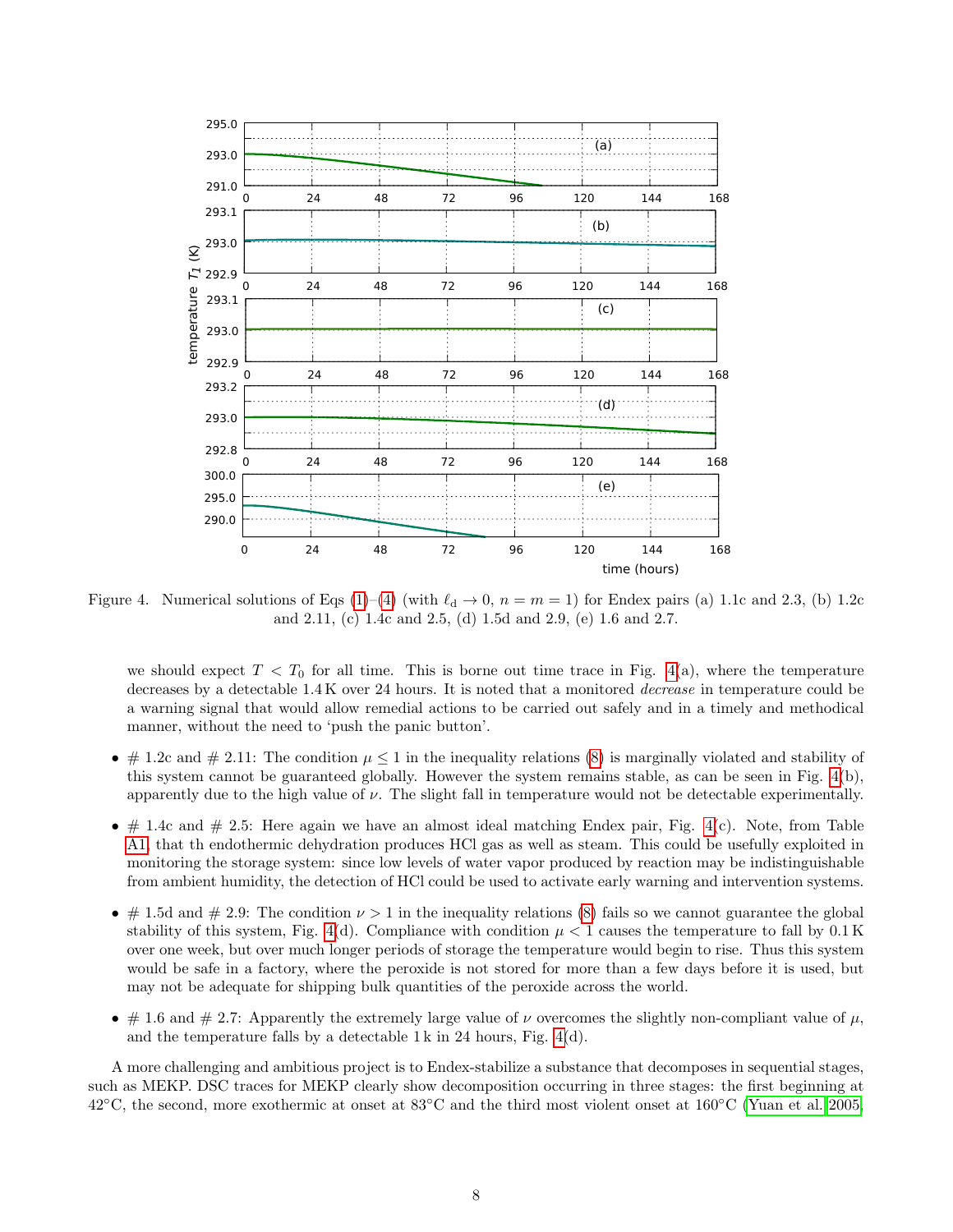<span id="page-8-0"></span>

Figure 5. Numerical solutions of equations for MEKP Endex system over (a) one week and (b) 11 weeks.

[Chi et al. 2009\)](#page-11-11). This staged decomposition is due to the presence of two or more species in MEKP preparations, such as a monomer and dimer [\(Graham et al. 2011\)](#page-11-5), and/or sequential decomposition reactions [\(Tseng et al. 2007\)](#page-12-0). In this work the decomposition is modelled as a sequential process.

Endothermic reactions chosen to pair with the three stages of MEKP decomposition are listed in Table [2,](#page-6-0) along with values of the parameters. The equations for the resulting dynamical system (larger and more complicated than Eqs  $(1)-(4)$  $(1)-(4)$  $(1)-(4)$ ) were integrated and the time trace is plotted in Fig. [5](#page-8-0) (a). The temperature rises to 304 K in only 2 hours due to the first low activation energy MEKP decomposition. Why does Endex stabilization of this reaction fail? The condition  $\nu > 1$  in the inequality relations [\(8\)](#page-3-2) fails, but we saw for the reaction pair 1.5d and 2.9 that stabilization can succeed for at least a week. In this case stabilization is unsuccessful essentially because the system does not sit within the Semenov approximation, Eq. [\(13\)](#page-4-0) and the rule of thumb Eq. [\(15\)](#page-5-2) does not apply. As a result the MEKP is almost completely converted to the stage II reactant after 2 hours, and it is this stage II reactant that is stored at 304 K, slowly declining to 302.4 K at the end of 1 week.

For the MEKP stage II-2.11 reaction pair the condition  $\nu > 1$  fails badly, and one could predict that at some point the system may undego thermal runaway. This is borne out by the numerical data plotted in Fig. [5](#page-8-0) (b): after 9 weeks the temperature runs out of control, and from the datafile this is entirely due to the MEKP stage II decomposition, since the stage III reactant is still accumulating.

So Endex stabilization of MEKP is still a problem, (a) because it is difficult to suppress the initial low temperature, low enthalpy reaction, and (b) thermokinetic data for more hydrated metal salt dehydrations are needed in order to find a better match for the stage II decomposition. It is not generally acceptable to allow the stage I decomposition to proceed and store the substance at ∼304 K. However it may be possible to find a matching metal salt dehydration for stage II that brings the temperature down to an acceptable level.

#### 4 Discussion and conclusions

Since nearly 25% of all chemical accidents are traced to inappropriate storage conditions [\(Weisenburger and](#page-12-2) [Vogt 2008\)](#page-12-2), there is an unmet need for new storage solutions for thermally hazardous substances. Such chemicals are often stored/transported in drums or barrels in a room or container, which may be refrigerated, and the thermal hazards of such arrangements have been investigated by [Gray](#page-12-3) [\(2001\)](#page-12-3). The solution proposed in this work is inherent Endex stabilization using the dehydrations of metal salts. The overall Endex system is adiabatic, which has the advantage that external heat sources are excluded.

The main result of this work is that Endex stabilization of rogue or runaway exothermic reactions in storage tanks is both possible and feasible. For an adiabatic Endex storage system with good inter-segment thermal conductance, the conditions [\(8\)](#page-3-2) have been derived rigorously for which all thermal excursions are forbidden and the system is intrinsically safe.

Several industrial organic peroxides that are known to undergo violently exothermic thermal decomposition were matched individually with hydrated metal salts that undergo endothermic dehydrations. Although in most cases thermokinetic matching is imperfect and the conditions [\(8\)](#page-3-2) are partially violated, numerical simulations show that Endex stabilization is effective over a period of at least one week.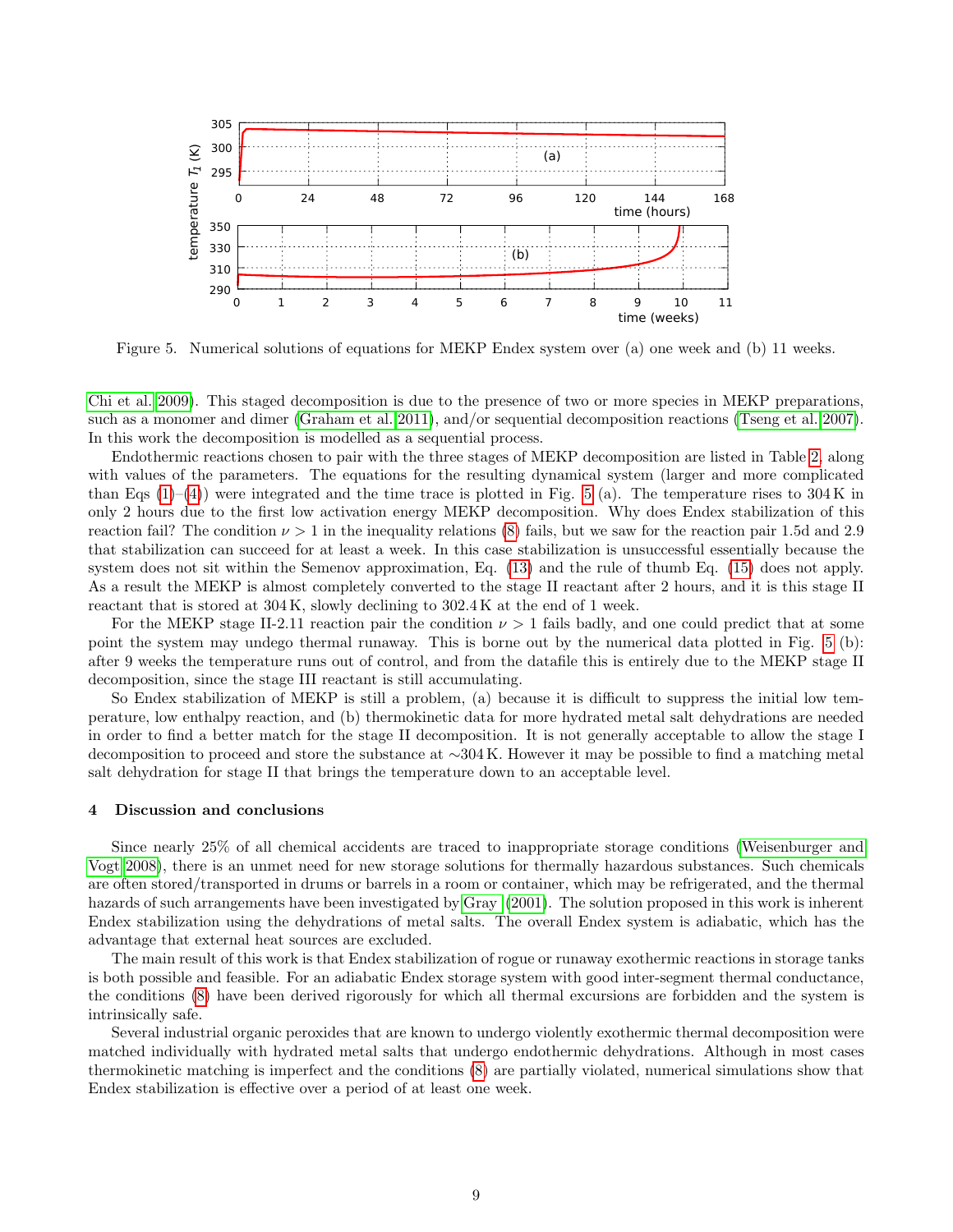| #       | Reaction                                                        | $A(s^{-1}),$             | $\Delta H$ (J/g),  | References                   |
|---------|-----------------------------------------------------------------|--------------------------|--------------------|------------------------------|
|         |                                                                 | $E$ (kJ/mol)             | Temp.              |                              |
|         |                                                                 |                          | range $(K)$        |                              |
| 2.1     | $Mg(CH_3COO)_2.4H_2O$                                           | $4.17 \times 10^{20}$ ,  | not given,         | Mu and Perlmutter (1981)     |
|         | $\rightarrow$ Mg(CH <sub>3</sub> COO) <sub>2</sub>              | 152                      | 318-398            |                              |
| 2.2     | $\text{Zn}(\text{COOH})_2.\text{2H}_2\text{O} \rightarrow$      | $4.66 \times 10^{19}$ ,  | 597.2,             | Mu and Perlmutter (1981),    |
|         | $\rm Zn(COOH)_2$                                                | 160                      | 358-393            | Zhang et al. $(2008)$        |
| 2.3     | $2NaHCO3 \rightarrow Na2CO3$                                    | $1.158 \times 10^{10}$ , | 806.6,             | Hartman et al. $(2013)$      |
|         |                                                                 | 101.1                    | $353 - 433$        |                              |
| 2.4     | $MgSO_4 \tcdot 7H_2O \rightarrow$                               | $4.90 \times 10^8$ , 60  | 1079,              | Ruiz-Agudo et al. (2007)     |
|         | $MgSO_4 \cdot H_2O$                                             |                          | 298-473            |                              |
| 2.5     | $2AICl_3.6H_2O \rightarrow$                                     | $1.61 \times 10^{14}$ ,  | 1500.              | Hartman et al. $(2005)$      |
|         | $Al_2O_3.2HCl·2H_2O +$                                          | 135.9                    | $363 - 523$        |                              |
|         | $4HCl + 7H2O$                                                   |                          |                    |                              |
| 2.6     | $\text{Na}_2\text{CO}_3 \cdot 10\text{H}_2\text{O} \rightarrow$ | $1.355 \times 10^{11}$ , | 1656,              | Hartman et al. $(2001)$      |
|         | $Na2CO3·H2O + 9H2O$                                             | 82.14                    | $292 - 333$        |                              |
| 2.7     | $Na_2CO_3·H_2O\rightarrow$                                      | $5.963 \times 10^{15}$ , | 473.6.             | Hartman et al. $(2001)$      |
|         | $Na2CO3 +H2O$                                                   | 121.5                    | 338-360            |                              |
| $2.8\,$ | $\text{ZnSO}_4$ -7H <sub>2</sub> O $\rightarrow$                | $3.067 \times 10^5$ ,    | $217.0^{\rm a}$ ,  | Straszko et al. (1997)       |
|         | $ZnSO_4.6H_2O + H_2O$                                           | 55                       | $293 - 380$        |                              |
| 2.9     | $\text{ZnSO}_4 \cdot 6\text{H}_2\text{O} \rightarrow$           | $7.38 \times 10^{15}$ ,  | $1018.5^{\circ}$ , | Straszko et al. (1997)       |
|         | $ZnSO_4·H_2O + 5H_2O$                                           | 139                      | 375-460            |                              |
| 2.10    | $\text{Al}_2(\text{SO}_4)_3.18\text{H}_2\text{O}$ dehydrations  |                          |                    |                              |
|         | Stage I                                                         | $8.25 \times 10^4$ ,     | 218.9,             | Chou and Soong (1984), Çilgi |
|         |                                                                 | 45.10                    | $325 - 354$        | and Cetişli (2009)           |
|         | Stage II                                                        | $1.19 \times 10^5$ ,     | 1120,              | Chou and Soong (1984), Çilgi |
|         |                                                                 | 54.68                    | 354-437            | and Cetişli (2009)           |
|         | Stage III                                                       | $1.09 \times 10^{7}$ ,   | not given,         | Chou and Soong (1984), Çilgi |
|         |                                                                 | 94.9                     | 437-580            | and Cetisli (2009)           |
| 2.11    | $CaC2O4·H2O \rightarrow CaC2O4$                                 | $6.60 \times 10^{11}$ ,  | 310,               | Lozano et al. $(1989)$       |
|         | $+ H2O$                                                         | 118.0                    | $399 - 469$        |                              |

<span id="page-9-0"></span>Table A1. Compilation of experimental thermokinetic data for endothermic dehydrations of hydrated metal salts.

<sup>a</sup>Estimated from data given in [Wagman et al.](#page-12-8) [\(1982\)](#page-12-8).

The most difficult case is that of MEKP, which both undergoes a low temperature, weakly exothermic decomposition and several sequential thermal decompositions. Endex suppression of the stage I reaction fails because the inter-segment thermal conductance is inadequate, i.e., the reaction sits outside the Semenov approximation. Stabilization of stage II can be successful for some time, but ultimately thermal runaway occurs because the reaction frequency matching is poor.

As well as demonstrating the potential of Endex storage systems for safe storage of explosive and dangerous substances, this work also shows up a need to obtain experimental kinetic data for more metal salt dehydration reactions and improved understanding of multistage peroxide decompositions. A particular proposed Endex storage system should be tested experimentally before implementation. Finally, I emphasize again the need to provide pressure venting for endothermic segments containing hydrated metal salts.

## Appendix

Acknowledgments. This work is supported by Australian Research Council Future Fellowship FT0991007.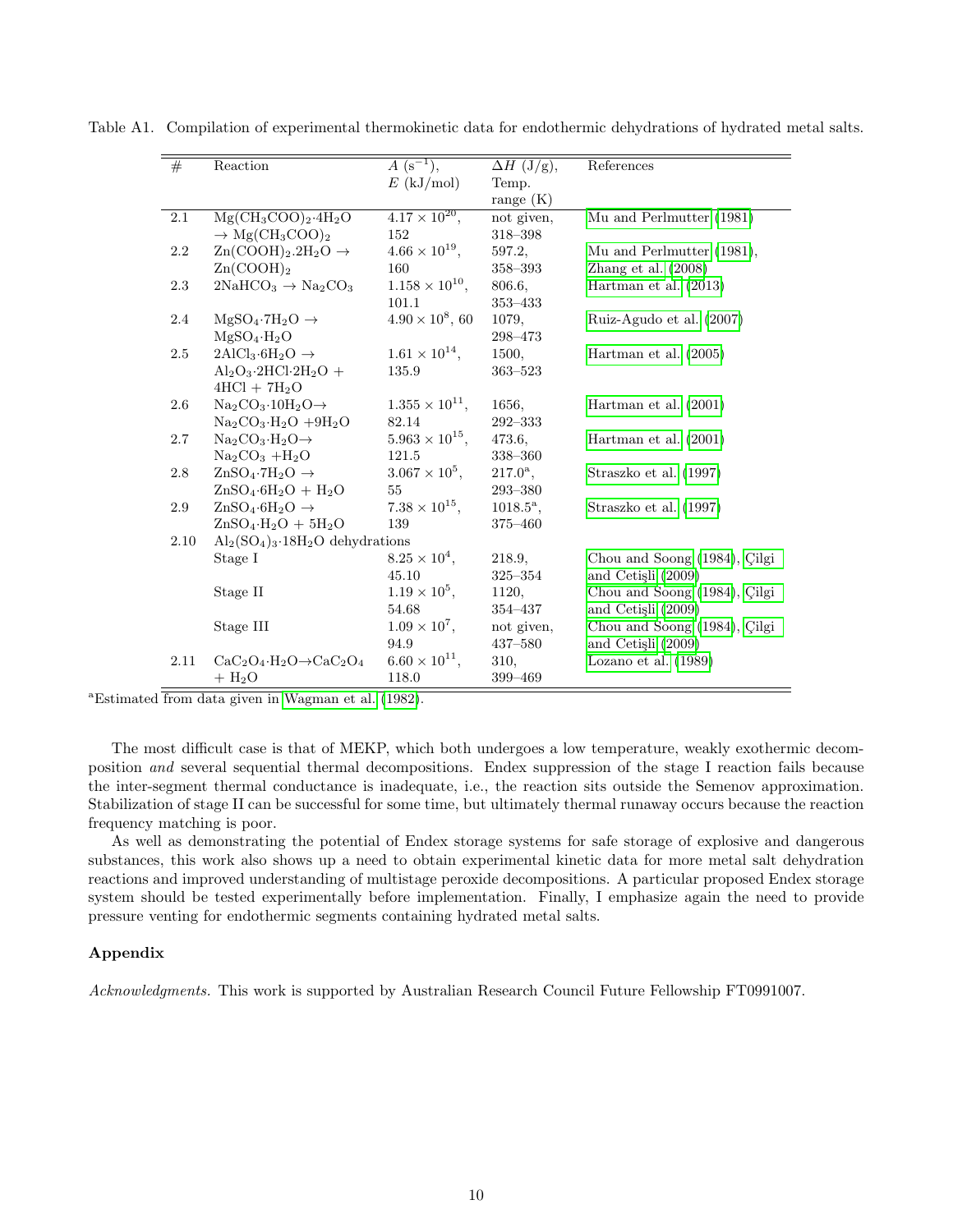| $E$ (kJ/mol)<br>Temp. range<br>(K)<br>$2.0 \times 10^9$ , 102<br>$\overline{\text{CHP}}$<br>$1.1\mathrm{a}$<br>1538, 373-483<br>Ben Talouba et al. (2011)<br>$1.33 \times 10^{11}$ ,<br>$\ensuremath{\mathsf{CHP}}$<br>1.1 <sub>b</sub><br>1810, 373-479<br>Duh et al. (1998)<br>125<br>$1.61 \times 10^{11a}$ ,<br>$\ensuremath{\mathsf{CHP}}$<br>1.1c<br>1810, 353–488<br>Luo et al. $(2001)$<br>$125\,$<br>$9.57 \times 10^{12}$ ,<br>$\ensuremath{\mathsf{CHP}}$<br>Liu et al. $(2011)$<br>$1.1d$<br>1283, 397-424<br>$108\,$<br>$1.2 \times 10^{10}$ ,<br>$1.2\mathrm{a}$<br>$_{\rm DCP}$<br>861.5, 393-493<br>Ben Talouba et al. (2011)<br>135<br>$1.1 \times 10^{13}$ ,<br>$1.2\mathrm{b}$<br>$\operatorname{DCP}$<br>741, 383-453<br>Wu and Shu $(2010)$<br>132<br>$2.0 \times 10^{11}$ ,<br>$\operatorname{DCP}$<br>$1.2\mathrm{c}$<br>736, 383-443<br>Shen et al. $(2010)$<br>117<br>$1.58 \times 10^{14}$ ,<br>$1.3\,$<br>2186, 451-495<br>Fine et al. (1970)<br>$DP$ (gas)<br>148<br>$1.36 \times 10^{18}$ ,<br>1.4a<br><b>DTBP</b><br>897, 393-462<br>Liu et al. $(2011)$<br>$117\,$<br>$1.57 \times 10^{10}$ ,<br>1.4 <sub>b</sub><br><b>DTBP</b><br>1106, 408-483<br>Tseng and Lin $(2011)$<br>109<br>$5.32 \times 10^{13}$ ,<br>1.4c<br><b>DTBP</b><br>1100, 371-433<br>Chu et al. $(2011)$<br>134.58<br>$5.3 \times 10^{13}$ ,<br><b>TBPB</b><br>1411, 380-430<br>Verhoeff and van den Berg (1984)<br>1.5a<br>127.8<br>$6.31 \times 10^{14}$ ,<br>1.5 <sub>b</sub><br>TBPB<br>1209, 354-428<br>Liu et al. $(2011)$<br>116 | $\#$ | Peroxide | $A(s^{-1}),$ | $-\Delta H$ (J/g), | Reference |
|--------------------------------------------------------------------------------------------------------------------------------------------------------------------------------------------------------------------------------------------------------------------------------------------------------------------------------------------------------------------------------------------------------------------------------------------------------------------------------------------------------------------------------------------------------------------------------------------------------------------------------------------------------------------------------------------------------------------------------------------------------------------------------------------------------------------------------------------------------------------------------------------------------------------------------------------------------------------------------------------------------------------------------------------------------------------------------------------------------------------------------------------------------------------------------------------------------------------------------------------------------------------------------------------------------------------------------------------------------------------------------------------------------------------------------------------------------------------------------------------------------------------------------------------|------|----------|--------------|--------------------|-----------|
|                                                                                                                                                                                                                                                                                                                                                                                                                                                                                                                                                                                                                                                                                                                                                                                                                                                                                                                                                                                                                                                                                                                                                                                                                                                                                                                                                                                                                                                                                                                                            |      |          |              |                    |           |
|                                                                                                                                                                                                                                                                                                                                                                                                                                                                                                                                                                                                                                                                                                                                                                                                                                                                                                                                                                                                                                                                                                                                                                                                                                                                                                                                                                                                                                                                                                                                            |      |          |              |                    |           |
|                                                                                                                                                                                                                                                                                                                                                                                                                                                                                                                                                                                                                                                                                                                                                                                                                                                                                                                                                                                                                                                                                                                                                                                                                                                                                                                                                                                                                                                                                                                                            |      |          |              |                    |           |
|                                                                                                                                                                                                                                                                                                                                                                                                                                                                                                                                                                                                                                                                                                                                                                                                                                                                                                                                                                                                                                                                                                                                                                                                                                                                                                                                                                                                                                                                                                                                            |      |          |              |                    |           |
|                                                                                                                                                                                                                                                                                                                                                                                                                                                                                                                                                                                                                                                                                                                                                                                                                                                                                                                                                                                                                                                                                                                                                                                                                                                                                                                                                                                                                                                                                                                                            |      |          |              |                    |           |
|                                                                                                                                                                                                                                                                                                                                                                                                                                                                                                                                                                                                                                                                                                                                                                                                                                                                                                                                                                                                                                                                                                                                                                                                                                                                                                                                                                                                                                                                                                                                            |      |          |              |                    |           |
|                                                                                                                                                                                                                                                                                                                                                                                                                                                                                                                                                                                                                                                                                                                                                                                                                                                                                                                                                                                                                                                                                                                                                                                                                                                                                                                                                                                                                                                                                                                                            |      |          |              |                    |           |
|                                                                                                                                                                                                                                                                                                                                                                                                                                                                                                                                                                                                                                                                                                                                                                                                                                                                                                                                                                                                                                                                                                                                                                                                                                                                                                                                                                                                                                                                                                                                            |      |          |              |                    |           |
|                                                                                                                                                                                                                                                                                                                                                                                                                                                                                                                                                                                                                                                                                                                                                                                                                                                                                                                                                                                                                                                                                                                                                                                                                                                                                                                                                                                                                                                                                                                                            |      |          |              |                    |           |
|                                                                                                                                                                                                                                                                                                                                                                                                                                                                                                                                                                                                                                                                                                                                                                                                                                                                                                                                                                                                                                                                                                                                                                                                                                                                                                                                                                                                                                                                                                                                            |      |          |              |                    |           |
|                                                                                                                                                                                                                                                                                                                                                                                                                                                                                                                                                                                                                                                                                                                                                                                                                                                                                                                                                                                                                                                                                                                                                                                                                                                                                                                                                                                                                                                                                                                                            |      |          |              |                    |           |
|                                                                                                                                                                                                                                                                                                                                                                                                                                                                                                                                                                                                                                                                                                                                                                                                                                                                                                                                                                                                                                                                                                                                                                                                                                                                                                                                                                                                                                                                                                                                            |      |          |              |                    |           |
|                                                                                                                                                                                                                                                                                                                                                                                                                                                                                                                                                                                                                                                                                                                                                                                                                                                                                                                                                                                                                                                                                                                                                                                                                                                                                                                                                                                                                                                                                                                                            |      |          |              |                    |           |
|                                                                                                                                                                                                                                                                                                                                                                                                                                                                                                                                                                                                                                                                                                                                                                                                                                                                                                                                                                                                                                                                                                                                                                                                                                                                                                                                                                                                                                                                                                                                            |      |          |              |                    |           |
|                                                                                                                                                                                                                                                                                                                                                                                                                                                                                                                                                                                                                                                                                                                                                                                                                                                                                                                                                                                                                                                                                                                                                                                                                                                                                                                                                                                                                                                                                                                                            |      |          |              |                    |           |
|                                                                                                                                                                                                                                                                                                                                                                                                                                                                                                                                                                                                                                                                                                                                                                                                                                                                                                                                                                                                                                                                                                                                                                                                                                                                                                                                                                                                                                                                                                                                            |      |          |              |                    |           |
|                                                                                                                                                                                                                                                                                                                                                                                                                                                                                                                                                                                                                                                                                                                                                                                                                                                                                                                                                                                                                                                                                                                                                                                                                                                                                                                                                                                                                                                                                                                                            |      |          |              |                    |           |
|                                                                                                                                                                                                                                                                                                                                                                                                                                                                                                                                                                                                                                                                                                                                                                                                                                                                                                                                                                                                                                                                                                                                                                                                                                                                                                                                                                                                                                                                                                                                            |      |          |              |                    |           |
|                                                                                                                                                                                                                                                                                                                                                                                                                                                                                                                                                                                                                                                                                                                                                                                                                                                                                                                                                                                                                                                                                                                                                                                                                                                                                                                                                                                                                                                                                                                                            |      |          |              |                    |           |
|                                                                                                                                                                                                                                                                                                                                                                                                                                                                                                                                                                                                                                                                                                                                                                                                                                                                                                                                                                                                                                                                                                                                                                                                                                                                                                                                                                                                                                                                                                                                            |      |          |              |                    |           |
|                                                                                                                                                                                                                                                                                                                                                                                                                                                                                                                                                                                                                                                                                                                                                                                                                                                                                                                                                                                                                                                                                                                                                                                                                                                                                                                                                                                                                                                                                                                                            |      |          |              |                    |           |
|                                                                                                                                                                                                                                                                                                                                                                                                                                                                                                                                                                                                                                                                                                                                                                                                                                                                                                                                                                                                                                                                                                                                                                                                                                                                                                                                                                                                                                                                                                                                            |      |          |              |                    |           |
|                                                                                                                                                                                                                                                                                                                                                                                                                                                                                                                                                                                                                                                                                                                                                                                                                                                                                                                                                                                                                                                                                                                                                                                                                                                                                                                                                                                                                                                                                                                                            |      |          |              |                    |           |
|                                                                                                                                                                                                                                                                                                                                                                                                                                                                                                                                                                                                                                                                                                                                                                                                                                                                                                                                                                                                                                                                                                                                                                                                                                                                                                                                                                                                                                                                                                                                            |      |          |              |                    |           |
|                                                                                                                                                                                                                                                                                                                                                                                                                                                                                                                                                                                                                                                                                                                                                                                                                                                                                                                                                                                                                                                                                                                                                                                                                                                                                                                                                                                                                                                                                                                                            |      |          |              |                    |           |
| $2.62 \times 10^{11}$ ,<br><b>TBPB</b><br>1266, 338-438<br>Lin et al. $(2010)$<br>1.5c                                                                                                                                                                                                                                                                                                                                                                                                                                                                                                                                                                                                                                                                                                                                                                                                                                                                                                                                                                                                                                                                                                                                                                                                                                                                                                                                                                                                                                                     |      |          |              |                    |           |
| 111.7                                                                                                                                                                                                                                                                                                                                                                                                                                                                                                                                                                                                                                                                                                                                                                                                                                                                                                                                                                                                                                                                                                                                                                                                                                                                                                                                                                                                                                                                                                                                      |      |          |              |                    |           |
| $1.17 \times 10^{16}$ ,<br><b>TBPB</b><br>1.5d<br>$1250, 353 - 383$<br>Hordijk and de Groot (1986)                                                                                                                                                                                                                                                                                                                                                                                                                                                                                                                                                                                                                                                                                                                                                                                                                                                                                                                                                                                                                                                                                                                                                                                                                                                                                                                                                                                                                                         |      |          |              |                    |           |
| 145.6                                                                                                                                                                                                                                                                                                                                                                                                                                                                                                                                                                                                                                                                                                                                                                                                                                                                                                                                                                                                                                                                                                                                                                                                                                                                                                                                                                                                                                                                                                                                      |      |          |              |                    |           |
| $4.81 \times 10^{13}$ ,<br>TBEH<br>Hordijk and de Groot (1986)<br>$1.6\,$<br>1140, 310-405                                                                                                                                                                                                                                                                                                                                                                                                                                                                                                                                                                                                                                                                                                                                                                                                                                                                                                                                                                                                                                                                                                                                                                                                                                                                                                                                                                                                                                                 |      |          |              |                    |           |
| $120.8\,$                                                                                                                                                                                                                                                                                                                                                                                                                                                                                                                                                                                                                                                                                                                                                                                                                                                                                                                                                                                                                                                                                                                                                                                                                                                                                                                                                                                                                                                                                                                                  |      |          |              |                    |           |
| MEKP <sup>b</sup><br>$5.07 \times 10^5$ ,<br>$1.7\mathrm{a}$<br>Fu et al. (2003)<br>$321 - 345$                                                                                                                                                                                                                                                                                                                                                                                                                                                                                                                                                                                                                                                                                                                                                                                                                                                                                                                                                                                                                                                                                                                                                                                                                                                                                                                                                                                                                                            |      |          |              |                    |           |
| 49.8                                                                                                                                                                                                                                                                                                                                                                                                                                                                                                                                                                                                                                                                                                                                                                                                                                                                                                                                                                                                                                                                                                                                                                                                                                                                                                                                                                                                                                                                                                                                       |      |          |              |                    |           |
| $1.7\mathrm{b}$<br>MEKP<br>$2.24 \times 10^5$ ,<br>53.69, 303-348<br>Yuan et al. (2005), Chi et al. (2009)                                                                                                                                                                                                                                                                                                                                                                                                                                                                                                                                                                                                                                                                                                                                                                                                                                                                                                                                                                                                                                                                                                                                                                                                                                                                                                                                                                                                                                 |      |          |              |                    |           |
| Stage I<br>49.2                                                                                                                                                                                                                                                                                                                                                                                                                                                                                                                                                                                                                                                                                                                                                                                                                                                                                                                                                                                                                                                                                                                                                                                                                                                                                                                                                                                                                                                                                                                            |      |          |              |                    |           |
| $1.0 \times 10^{13}$ ,<br>Stage II<br>483.2, 356-433<br>Yuan et al. (2005), Chi et al. (2009)                                                                                                                                                                                                                                                                                                                                                                                                                                                                                                                                                                                                                                                                                                                                                                                                                                                                                                                                                                                                                                                                                                                                                                                                                                                                                                                                                                                                                                              |      |          |              |                    |           |
| 117.7                                                                                                                                                                                                                                                                                                                                                                                                                                                                                                                                                                                                                                                                                                                                                                                                                                                                                                                                                                                                                                                                                                                                                                                                                                                                                                                                                                                                                                                                                                                                      |      |          |              |                    |           |
| $3.5\times10^{19},$<br>Stage III<br>768, 433-483<br>Yuan et al. (2005), Chi et al. (2009)                                                                                                                                                                                                                                                                                                                                                                                                                                                                                                                                                                                                                                                                                                                                                                                                                                                                                                                                                                                                                                                                                                                                                                                                                                                                                                                                                                                                                                                  |      |          |              |                    |           |
| 168                                                                                                                                                                                                                                                                                                                                                                                                                                                                                                                                                                                                                                                                                                                                                                                                                                                                                                                                                                                                                                                                                                                                                                                                                                                                                                                                                                                                                                                                                                                                        |      |          |              |                    |           |

<span id="page-10-0"></span>Table A2. Compilation of experimental kinetic parameters and decomposition enthalpies for various industrial peroxides. CHP cumene hydroperoxide, DCP dicumyl peroxide, DP diethyl peroxide, DTBP di-tert-butyl peroxide, TBPB tert-butyl peroxybenzoate, MEKP methyl ethyl ketone peroxide, TBEH tert-butyl peroxy 2-ethyl hexanoate.

<sup>b</sup>With  $1\%$   $\overline{H_2SO_4}$ .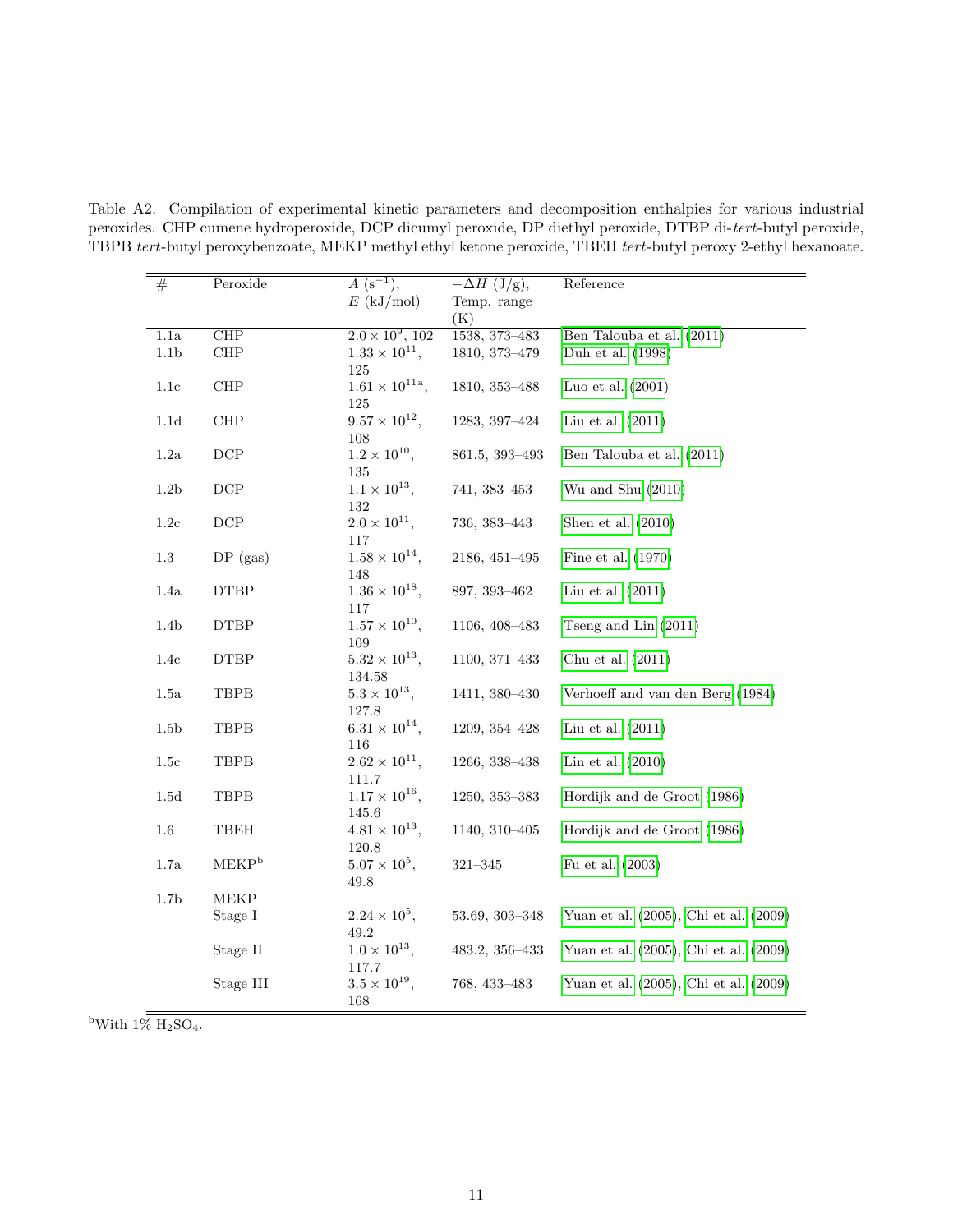#### References

- <span id="page-11-1"></span>Ball, R., 2011. Oscillatory thermal instability and the Bhopal disaster. Process Saf. Environ. Protect. 89: 317–322.
- <span id="page-11-7"></span>Ball, R., 2013a. Entropy generation analyses of Endex and conventional calcium looping processes for CO<sub>2</sub> capture. Fuel (In press).
- <span id="page-11-2"></span>Ball, R., 2013b. Thermal oscillations in the decomposition of organic peroxides: identification of a hazard, utilization, and suppression. Ind. Eng. Chem. Res. 52: 922–933.
- <span id="page-11-6"></span>Ball, R., Gray, B. F., 1999. Thermal stabilization of chemical reactors. II. Bifurcation analysis of the Endex reactor. Proc. R. Soc. Lond. A 455: 4223–4243.
- <span id="page-11-18"></span>Ben Talouba, I., Balland, L., Mouhab, N., Abdelghani-Idrissi, M. A., 2011. Kinetic parameter estimation for decomposition of organic peroxides by means of DSC measurements. J. Loss Prevent. Process Ind. 24: 391–396.
- <span id="page-11-16"></span>Cilgi, G. K., Cetişli, H., 2009. Thermal decomposition kinetics of aluminum sulfate hydrate. J. Therm. Anal. Calorim. 98: 855–861.
- <span id="page-11-11"></span>Chi, J.-H., Wu, S.-H., Shu, C.-M., 2009. Thermal explosion analysis of methyl ethyl ketone peroxide by non-isothermal and isothermal calorimetric applications. J. Hazard. Mater. 171: 1145–1149.
- <span id="page-11-15"></span>Chou, K.-S., Soong, C.-S., 1984. Kinetics of the multistage dehydration of aluminium sulfate hydrate. Thermochimica Acta 81: 305–310.
- <span id="page-11-23"></span>Chu, Y. C., Chen, J. R., Tseng, J. M., Tsai, L. C., Shu, C. M., 2011. Evaluation of runaway thermal reactions of di-tert-butyl peroxide employing calorimetric approaches. J. Therm. Anal. Calorim. 106: 227–234.
- <span id="page-11-9"></span>Căilean, A.-D., Mateescu, T., Yalewski, L., 2011. Determination of termo-physical properties of a phase-change material. Buletinul Institutului Politehnic din Iași LVII: 87–94.
- <span id="page-11-19"></span>Duh, Y.-S., Kao, C.-S., Hwang, H.-H., Lee, W. W.-L., 1998. Thermal decomposition kinetics of cumene hydroperoxide. Trans. IChemE 76B: 271–276.
- <span id="page-11-22"></span>Fine, D. H., Gray, P., MacKinven, R., 1970. Thermal effects accompanying spontaneous ignitions in gases. III. The explosive decomposition of diethyl peroxide. Proc. R. Soc. Lond. A 316: 255–268.
- <span id="page-11-25"></span>Fu, Z.-M., Li, X.-R., Koseki, H., Mok, Y.-S., 2003. Evaluation on thermal hazard of methyl ethyl ketone peroxide by using adiabatic method. J. Loss Prevent. Process Ind. 16: 389–393.
- <span id="page-11-5"></span>Graham, S. R., Hodgson, R., Vechot, L., Iqbal Essa, M., 2011. Calorimetric studies on the thermal stability of methyl ethyl ketone peroxide (MEKP) formulations. Process Saf. Environ. Protect. 89: 424–433.
- <span id="page-11-0"></span>Gray, B. F., Ball, R., 1999. Thermal stabilization of chemical reactors. I. The mathematical description of the Endex reactor. Proc. R. Soc. Lond. A 455: 163–182.
- <span id="page-11-8"></span>Gray, B. F., Macaskill, C., 2004. The role of self-heating in the estimation of kinetic constants for thermally unstable materials using differential scanning calorimetry (DSC). In: Grayson, S. J. (Ed.), INTERFLAM 2004: Proc. 10th international conference. Interscience Communication, London, UK, pp. 961–973.
- <span id="page-11-12"></span>Hartman, M., Svoboda, K., Pohořely, M., Šyc, M., 2013. Thermal decomposition of sodium hydrogen carbonate and textural features of its calcines. Ind. Eng. Chem. Res. 52: 10619–10626.
- <span id="page-11-14"></span>Hartman, M., Trnka, O., Veselý, V., Svoboda, K., 2001. Thermal dehydration of the sodium carbonate hydrates. Chem. Eng. Com. 185: 1–16.
- <span id="page-11-13"></span>Hartman, M., Solcová, O., Trnka, O., 2005. Thermal decomposition of aluminum chloride hexahydrate. Ind. Eng. Chem. Res. 44: 6591–6598. 10.1021/ie058005y.
- <span id="page-11-4"></span>Ho, T.-C., Duh, Y.-S., 1998. Case studies of incidents in runaway reactions and emergency relief. Process Saf. Prog. 17: 259–262.
- <span id="page-11-3"></span>Hordijk, A. C., de Groot, J. J., 1986. Experimental data on the thermal kinetics of organic peroxides. Thermochimica Acta 101: 45–63.
- <span id="page-11-10"></span>Kotoyori, T., 1995. Critical temperatures for the thermal explosion of liquid organic peroxides. Proc. Saf. Prog. 14: 37–44.
- <span id="page-11-24"></span>Lin, C.-P., Tseng, J.-M., Chang, Y.-M., Liu, S.-H., Cheng, Y.-C., Shu, C.-M., 2010. Modeling liquid thermal explosion reactor containing tert-butyl peroxybenzoate. J Therm. Anal. Calorim. 102: 587–595.
- <span id="page-11-21"></span>Liu, S.-H., Lin, C.-P., Shu, C.-M., 2011. Thermokinetic parameters and thermal hazard evaluation for three organic peroxides by DSC and TAM III. J. Ther. Anal. Calorim. 106: 165–172.
- <span id="page-11-17"></span>Lozano, R., Roman, J., de Jesus, F., 1989. Kinetic studies by DSC on the thermal decomposition of calcium oxalate. Thermochimica Acta 143: 93–100.
- <span id="page-11-20"></span>Luo, K.-M., Chang, J.-G., Lin, S.-H., Chang, C.-T., Yeh, T.-F., Hu, K.-H., Kao, C.-S., 2001. The criterion of critical runaway and stable temperatures in cumene hydroperoxide reaction. J. Loss Prevent. Process Ind. 14: 229–239.